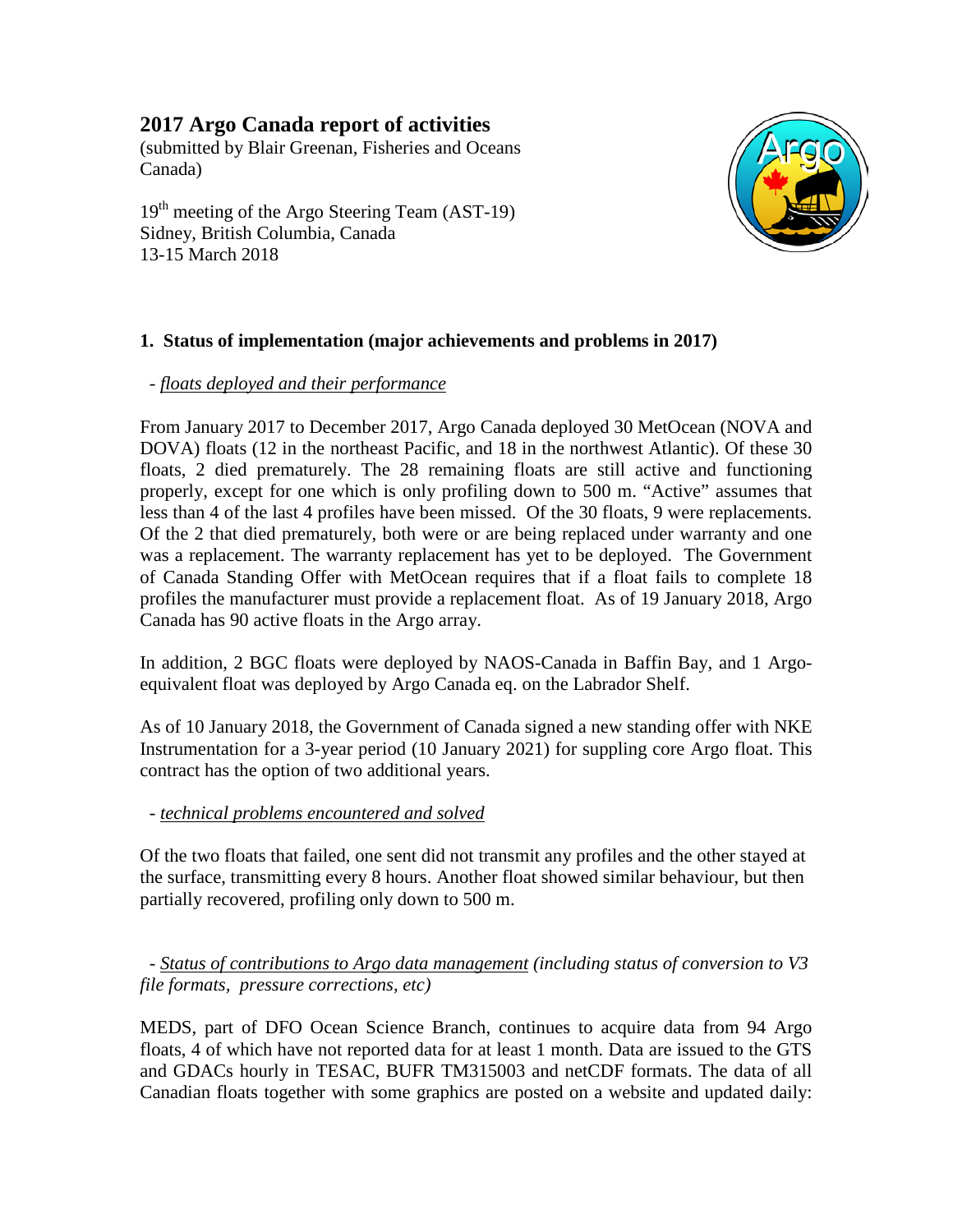[http://www.meds-sdmm.dfo-mpo.gc.ca/isdm-gdsi/argo/index-eng.html.](http://www.meds-sdmm.dfo-mpo.gc.ca/isdm-gdsi/argo/index-eng.html) On average, 97% and 95% of data from January 2017 to December 2017 data were issued to the GTS within 24 hours of the float reporting in TESAC and BUFR format, respectively.

Since AST-18, we have worked on the following:

- Converting existing netCDF profiles to version 3.1. A total of 230 netCDF profiles remain to be converted to version 3.1 due to failure of GDAC format checkers. We will continue our conversion process based on each individual case.
- Developing and implementing software to extract all of the Iridium positions contained in the email attachments sent by Iridium SBD floats in order to calculate the weighted average Iridium positions when a profile does not report GPS location. MetOcean is unable provide this information in their decoded files.
- Reprocessing and replacing Iridium positions with calculated weight average Iridium positions for approximately 1000 profiles which didn't have GPS location. The netCDF files were resubmitted to GDACs.
- Providing ADMT with quarterly reports on the performance of Argo data on the GTS in TESAC and BUFR formats and assist DACs that have difficulty with BUFR transmission.

## *- Status of delayed mode quality control process*

As of February 2018, 44% of all eligible floats, active and inactive, had their profiles QCed visually and adjusted for pressure according to the latest delayed-mode procedures at least once. The salinity component of DMQC had been performed at least once on 67% of eligible cycles. In addition to DMQC of new profiles, 22 previously-processed floats received either updates to the visual QC or new adjustments in response to feedbacks (e.g., reports of density inversions) since May 2017. Routines were developed to visually QC dissolved oxygen profiles and, in the case of Aanderaa dissolved oxygen sensors, apply calibration factors. As of November 2017, 14% of B-files had been visually QC'd, and 4% were fully DMQC'd.

#### **2. Present level of and future prospects for national funding for Argo including a summary of the level of human resources devoted to Argo.**

#### *Financial resources*

Argo Canada has ongoing funding for the O&M expenditures related to the International Argo program. Shared Services Canada (SSC) is responsible for the costs related to Iridium telecommunications as part of an initiative to centralize these services with the Federal government and will cover the costs for up to 85 core Argo floats. If Argo Canada has more than 85 active Argo floats, DFO is responsible for the additional telemetry charges. Ongoing capital for float purchases has not been identified and, therefore, it remains necessary to request capital resources on an annual basis to obtain the funding required to purchase new floats. Fisheries and Oceans Canada (DFO)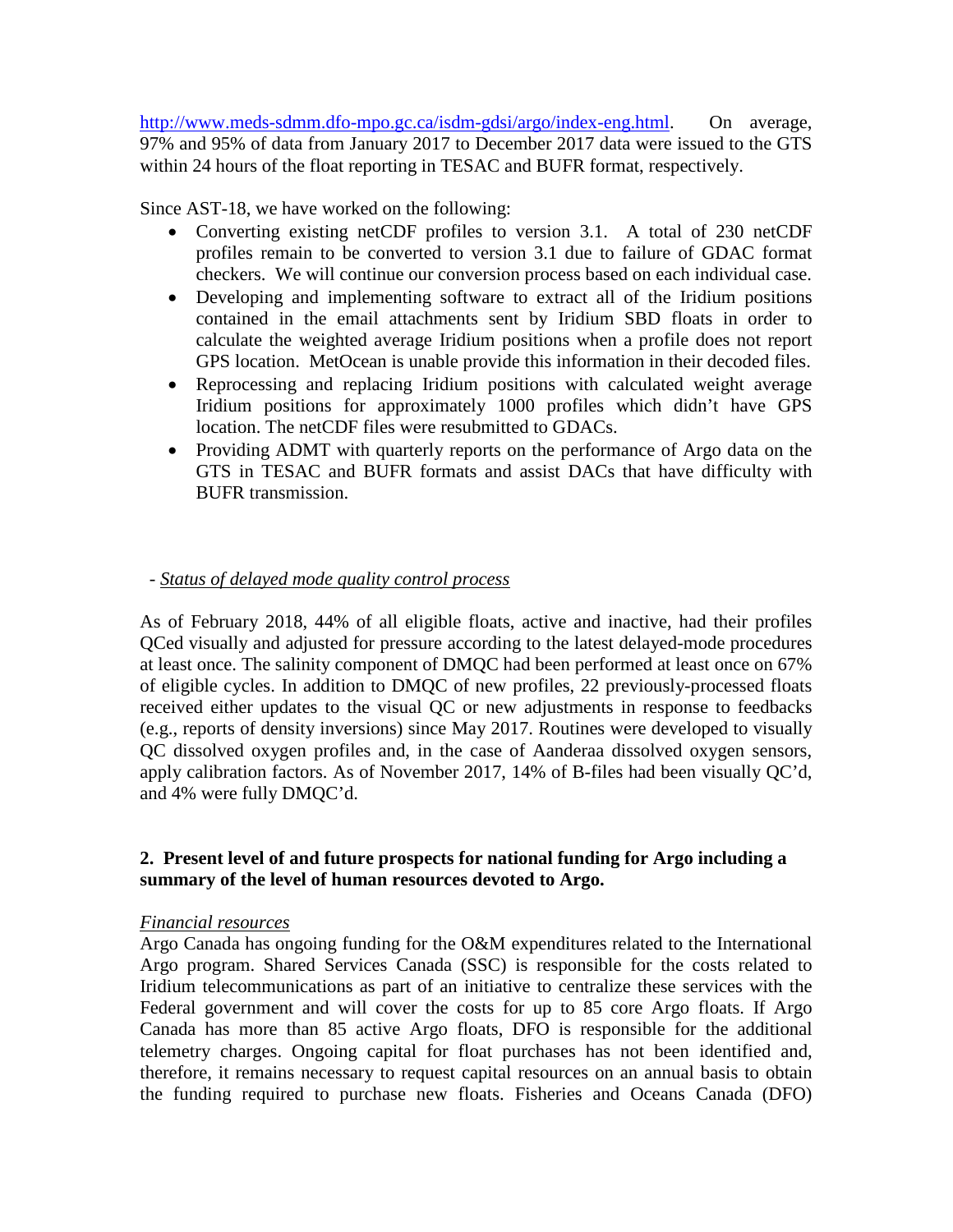committed \$449k for purchases of core Argo floats in 2017. Department of National Defence (Canada) purchased of 5 MetOcean NOVA floats core Argo. Funding is expected to remain stable at approximately this level for the next few years. The development of close links between the Argo Canada program and both the operational meteorology and operational oceanography R&D activities at the Canadian Meteorological Centre (Dorval, Québec) has been beneficial. An inter-departmental (Environment and Climate Change Canada, Department of National Defence, Fisheries and Oceans) Memorandum of Understanding entitled CONCEPTS (Canadian Operation Network of Coupled Environmental PredicTion Systems) has provided strong advocacy for the Argo program.

#### *Human resources*

Since 1 April 2015, Blair Greenan of the Bedford Institute of Oceanography (BIO) has acted as national leader of the Argo Canada program. The logistics related to float deployments and satellite data transmission has been handled by Ingrid Peterson, also at BIO. On the west coast, Tetjana Ross has been hired by DFO at the Institute of Ocean Sciences and has taken over responsibility for Pacific deployments for Argo Canada.

In terms of FTE (Full-Time Equivalent) units, the following persons contribute to Argo Canada:

Anh Tran (MEDS, Ottawa, 0.7 FTE) Mathieu Ouellet (MEDS, Ottawa, 0.1 FTE) Isabelle Gaboury (MEDS, Ottawa, 0.4 FTE) Blair Greenan (BIO, Halifax, 0.2 FTE) Ingrid Peterson (BIO, Halifax, 0.7 FTE) Igor Yashayaev (BIO, Halifax, 0.2 FTE) Tetjana Ross (IOS, Sidney, 0.2 FTE) Doug Yelland (IOS, Sidney, 0.1 FTE) Denis Gilbert (IML, Mont-Joli, 0.1 FTE)

Denis Gilbert (DFO) and Roberta Hamme (University of Victoria) are assisting Argo Canada with issues related to dissolved oxygen. In particular, they have been providing expert advice and support on quality control and data processing of DO data from the DOVA floats deployed in the Labrador Sea.

In addition to the above persons, we benefit from the technical support of sea-going staff that follow pre-deployment protocols and perform the float deployments.

#### **3. Summary of deployment plans (level of commitment, areas of float Deployment, low or high resolution profiles, Argo extensions) and other commitments to Argo (data management) for the upcoming year and beyond where possible..**

In 2018 and early 2019, Argo Canada plans to deploy 37 floats (firm commitment), all of which have already been purchased or are replacements: 14 will be deployed in the North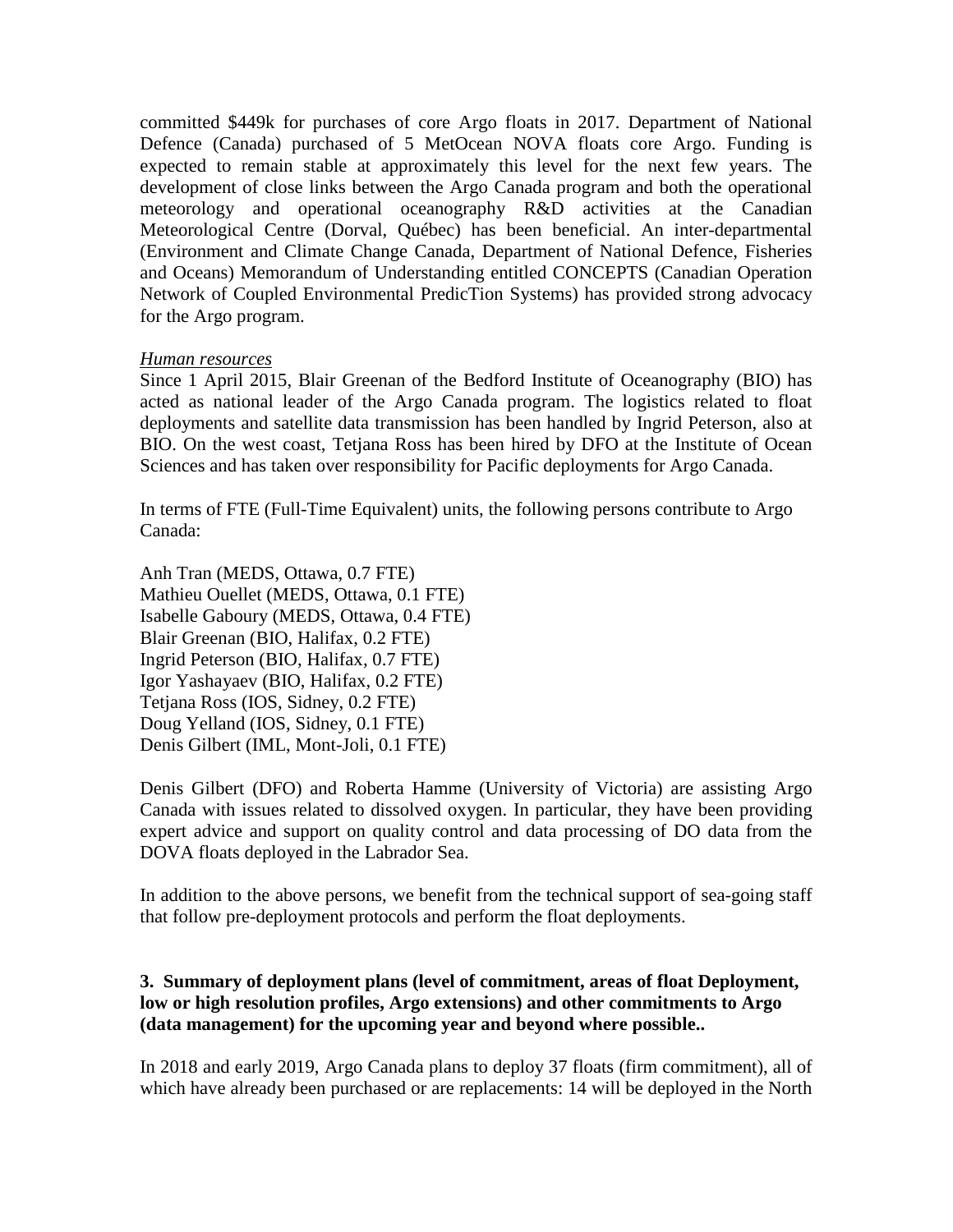Pacific (NOVA), 8 in the Labrador Sea (6 NOVA, 1 DOVA, 1ARVOR-I), 8 in the Gulf Stream's northern recirculation gyre (NOVA), and 7 in the Newfoundland Basin. In addition, NAOS-Canada may deploy 2 BGC floats, and Argo Canada eq. plans to deploy 7 Argo-equivalent floats in the Beaufort Sea and Hudson Bay.

## **4. Summary of national research and operational uses of Argo data as well as contributions to Argo Regional Centers. Please also include any links to national program Argo web pages to update links on the AST and AIC websites.**

The Canadian CONCEPTS Global Ice Ocean Prediction System (GIOPS) assimilates Argo data on a weekly basis. The GIOPS assimilation system has been updated in 2015 to use a smoother increment update called IAU. In this process the results of the assimilation are progressively added to the model solution over a model period of 1 day. This ensures that the ocean model is more receptive to Argo data. The new version of GIOPS operational since Jun 2016, now uses the IAU update in it assimilation scheme. Inter-comparisons with observations (profiles, drifters), demonstrate increased forecast precision as a result of the updated assimilation scheme in GIOPS V2. Daily validations with Argo on GIOPS are also compared with four other international groups under the GODAE OceanView Intercomparison Validation Task team using class4 metrics. In addition to the operational GIOPS v2 system, CONCEPTS has implemented a Regional Ice Ocean Prediction System (RIOPS) covering the Arctic and Atlantic Oceans. This system is operational, there is no data assimilation, but RIOPS is spectrally nudged to GIOPS which assimilated Argo data. Future updates of CONCEPTS RIOPS systems will include its own assimilation scheme. The GIOPS output is being used by "MEDS" for Argo QC purposes.

All CONCEPTS systems run operationally at Environment and Climate Change Canada's Canadian Meteorological Center (Dorval, Quebec). CONCEPTS is an MOU for a collaboration between National Defence, Environment and Climate Change Canada and Fisheries and Oceans Canada.

The Department of National Defence Navy scientists routinely use real time Argo vertical profiles of temperature into their Ocean Work Station to aid in the computation of sound velocity profiles for support of at-sea operations.

Argo floats deployed in the Labrador Sea are an important element of an NSERC Climate Change and Atmospheric Research project entitled VITALS (Ventilation, Interactions and Transports Across the Labrador Sea). This research network is attempting answer fundamental questions about how the deep ocean exchanges carbon dioxide, oxygen, and heat with the atmosphere through the Labrador Sea. New observations and modelling will determine what controls these exchanges and how they interact with varying climate, in order to resolve the role of deep convection regions in the Carbon Cycle and Earth System. VITALs is a pan-Canadian initiative involving scientists from 11 Canadian universities as well as multiple federal government laboratories (Fisheries and Oceans Canada, as well as Environment Canada), industrial and foreign partners. <http://knossos.eas.ualberta.ca/vitals/>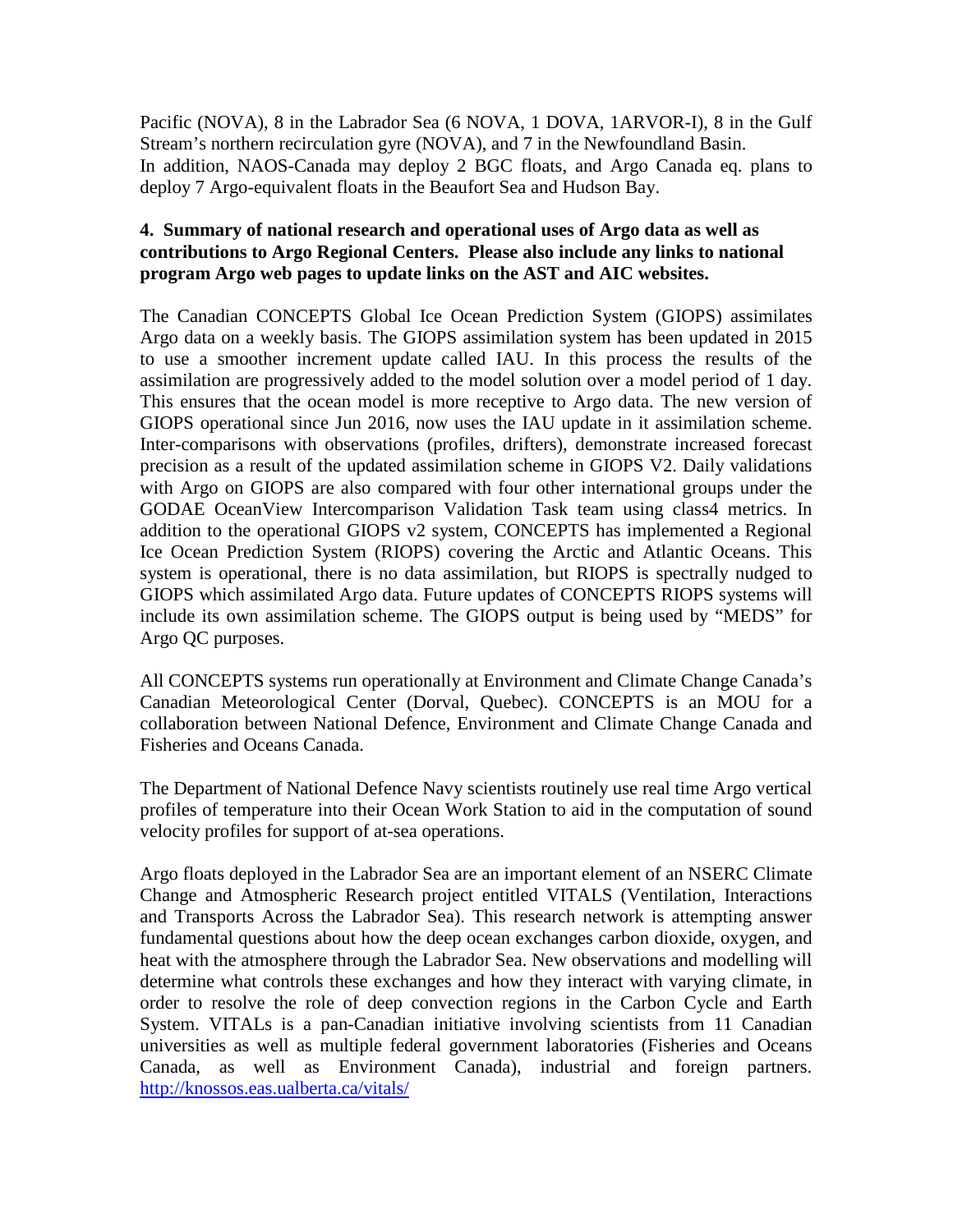The Argo Canada web site is maintained by Fisheries and Oceans Canada at [http://www.isdm.gc.ca/isdm-gdsi/argo/index-eng.html.](http://www.isdm.gc.ca/isdm-gdsi/argo/index-eng.html)

In January 2017, MEOPAR (meopar.ca) and DFO co-sponsored a BGC-Argo Canada workshop which brought together scientists and managers from both DFO and the university community. A report summarizing the outcome of the workshop is available at:

<http://archimer.ifremer.fr/doc/00413/52451/53335.pdf>

**5. Issues that your country wishes to be considered and resolved by the Argo Steering Team regarding the international operation of Argo. These might include tasks performed by the AIC, the coordination of activities at an international level and the performance of the Argo data system. If you have specific comments, please include them in your national report.**

Nothing to report this year.

**6. To continue improving the quality and quantity of CTD cruise data being added to the reference database by Argo PIs, it is requested that you include any CTD station data that was taken at the time of float deployments this year. Additionally, please list CTD data (calibrated with bottle data) taken by your country in the past year that may be added to the reference database. These cruises could be ones designated for Argo calibration purposes only or could be cruises that are open to the public. To help CCHDO track down this data, please list the dates of the cruise and the PI to contact about the data.**

Most of the recent CTD data collected by DFO researchers are transferred to MEDS and then to NODC and CCHDO. Mathieu Ouellet (DFO, Ottawa) is responsible for dissemination of Canadian CTD data. Steve Diggs sometimes obtains data directly from Canadian PI's at DFO labs.

**7. Keeping the Argo bibliography (<http://www.argo.ucsd.edu/Bibliography.html> ) up to date and accurate is an important part of the Argo website. This document helps demonstrate the value of Argo and can possibly help countries when applying for continued Argo funding. To help me with this effort, please include a list of all papers published by scientists within your country in the past year using Argo data, including non-English publications.** 

**There is also the thesis citation list [\(http://www.argo.ucsd.edu/argo\\_thesis.html](http://www.argo.ucsd.edu/argo_thesis.html) ). If you know of any doctorate theses published in your country that are missing from the list, please let me know.**

**Finally, if you haven't already sent me a list of Argo PIs in your country, please do so to help improve the statistics on how many papers are published including an Argo PI vs no Argo PIs.**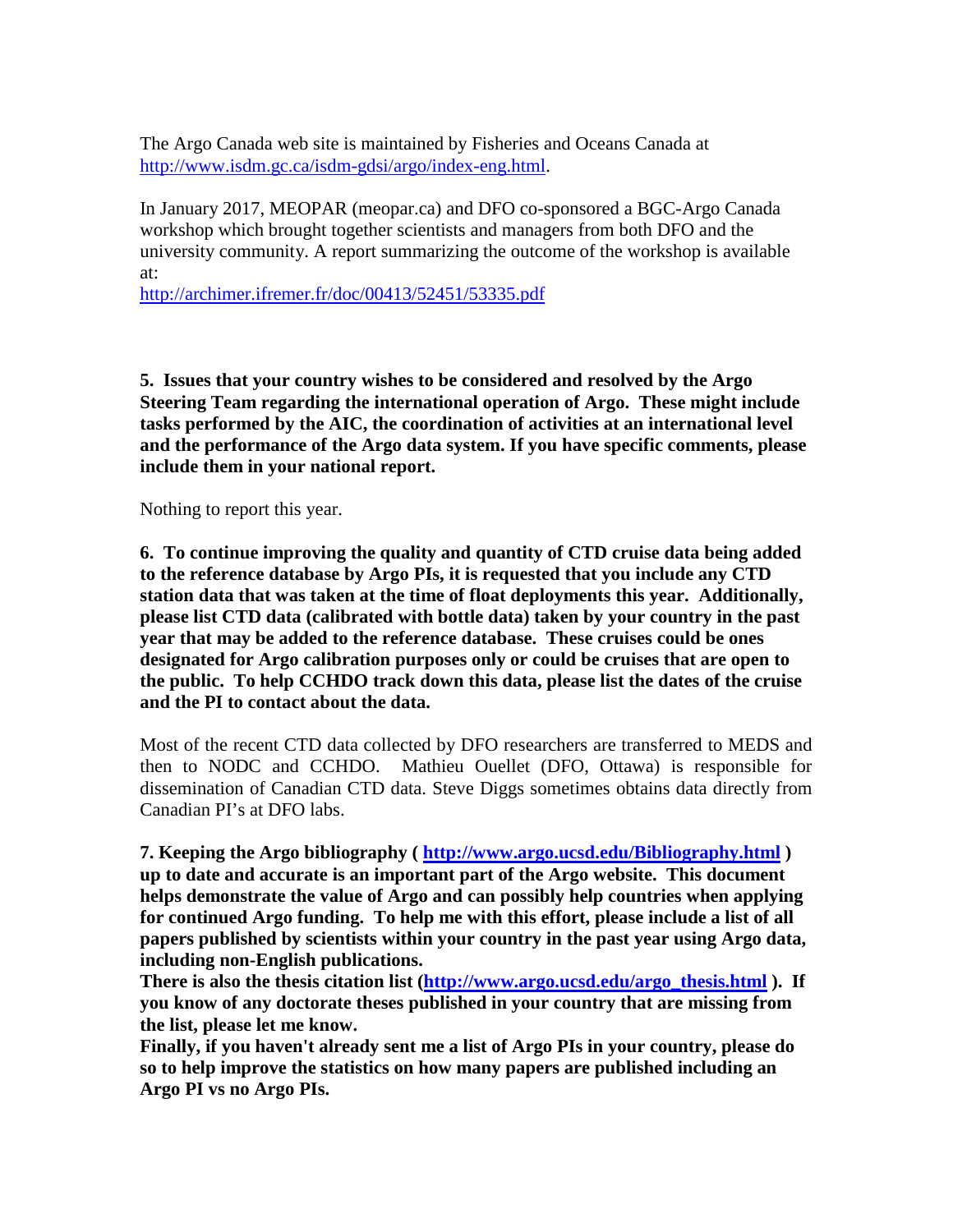Courtois, P., X Hu, C Pennelly, P Spence, PG Myers 2017. Mixed layer depth calculation in deep convection regions in ocean numerical models. Ocean Modelling 120, 60-78.

Danabasoglu, G., Yeager, S.G., Kim, W.M., Behrens, E., Bentsen, M., Bi, D., Biastoch, A., Bleck, R., Böning, C., Bozec, A., Canuto, V.M., Cassou, C., Chassignet, E., Coward, A.C., Danilov, S., Diansky, N., Drange, H., Farneti, R., Fernandez, E., Fogli, P.G., Forget, G., Fujii, Y., Griffies, S.M., Gusev, A., Heimbach, P., Howard, A., Ilicak, M., Jung, T., Karspeck, A.R., Kelley, M., Large, W.G., Leboissetier, A., Lu, J., Madec, G., Marsland, S.J., Masina, S., Navarra, A., Nurser, A.J.G., Pirani, A., Romanou, A., Salas y Mélia, D., Samuels, B.L., Scheinert, M., Sidorenko, D., Sun, S., Treguier, A.-M., Tsujino, H., Uotila, P., Valcke, S., Voldoire, A., Wang, Q., Yashayaev, I., 2016. North Atlantic simulations in Coordinated Ocean-ice Reference Experiments phase II (CORE-II). Part II: Inter-annual to decadal variability. Ocean Modelling 97, 65–90. https://doi.org/10.1016/j.ocemod.2015.11.007

Fröb, F., Olsen, A., Vage, K., Moore, G. W. K., Yashayaev, I., Jeansson, E., Rajasakaren, B., 2016. Irminger Sea deep convection injects oxygen and anthropogenic carbon to the ocean interior. Nature Communications, 7, 13244. https://doi.org/10.1038/ncomms13244

Lozier, M.S., S Bacon, AS Bower, SA Cunningham, M Femke de Jong, ...2017. Overturning in the Subpolar North Atlantic Program: a new international ocean observing system. Bulletin of the American Meteorological Society 98 (4), 737-752.

Katavouta, A., and K. R. Thompson, (2016). Downscaling ocean conditions with application to the Gulf of Maine, Scotian Shelf and adjacent deep ocean, Ocean Modelling, 104, 54-72, doi:10.1016/j.ocemod.2016.05.007

Kenchington, E., Yashayaev, I., Tendal, O. S., Jorgensbye, H., 2017. Water mass characteristics and associated fauna of a recently discovered Lophelia pertusa (Scleractinia: Anthozoa) reef in Greenlandic waters. Polar Biology, 40(2), 321–337. https://doi.org/10.1007/s00300-016-1957-3

Le Bras, I. A., Yashayaev, I., Toole, J. M., 2017. Tracking Labrador Sea Water property signals along the Deep Western Boundary Current. Journal of Geophysical Research-Oceans, 122(7), 5348–5366. https://doi.org/10.1002/2017JC012921

Palter, J. B., Caron, C.-A., Law, K. L., Willis, J. K., Trossman, D. S., Yashayaev, I. M., Gilbert, D., 2016. Variability of the directly observed, mid-depth subpolar North Atlantic circulation. Geophysical Research Letters, 43(6), 2700–2708. https://doi.org/10.1002/2015GL067235

Peterson, I., Greenan, B., Gilbert, D., Hebert, D., 2017. Variability and wind forcing of ocean temperature and thermal fronts in the Slope Water region of the Northwest Atlantic. Journal of Geophysical Research-Oceans, 122(9), 7325–7343. https://doi.org/10.1002/2017JC012788